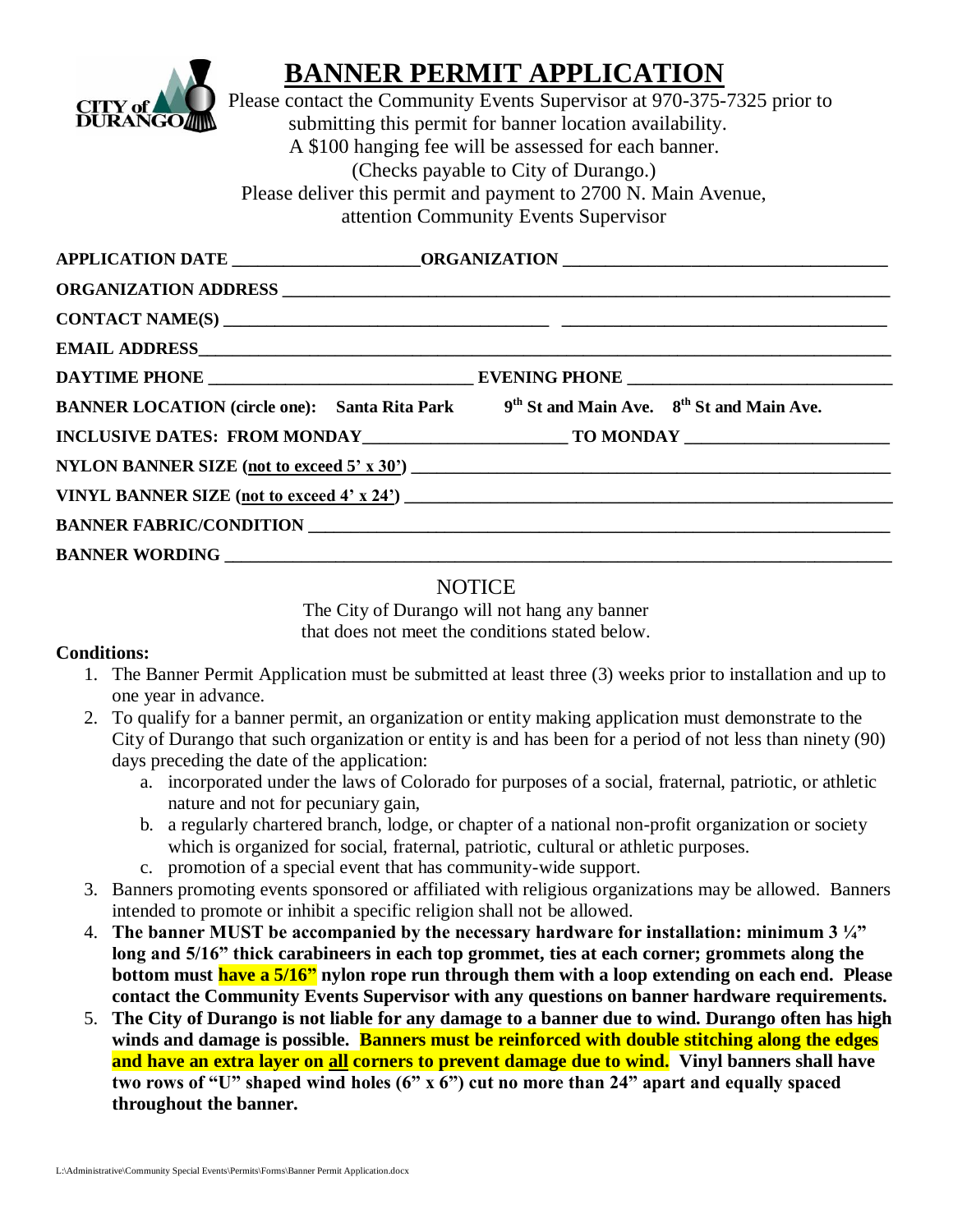- 6. **Banners must be delivered to the City Service Center warehouse (105 Sawyer Drive) enter through gate on south side, proceed to warehouse door, Warehouse phone # 375-4906. Banners shall be delivered on the Monday one (1) week prior to the day that it is to be hung. If the banner is delivered after the due date or is not equipped with the proper hardware, the permit fee will increase to \$200. Banners will be installed on Mondays ONLY (except on holidays, Tuesday will be alternate date.)** Banners will only be hung when wind and weather conditions allow**.**
- 7. The City of Durango reserves the right to refuse to hang any banner determined unsafe or unsuitable.
- 8. **Banners MUST be picked up immediately after removal date. Unclaimed banners may be disposed of after 30 days unless prior arrangements are made with the City.** The City of Durango is not responsible for damage or loss.
- 9. Obtain and provide a CERTIFICATE OF LIABILITY INSURANCE for the banner, naming the City of Durango as additionally insured.
- 10. Banner to be displayed for 1 week only.